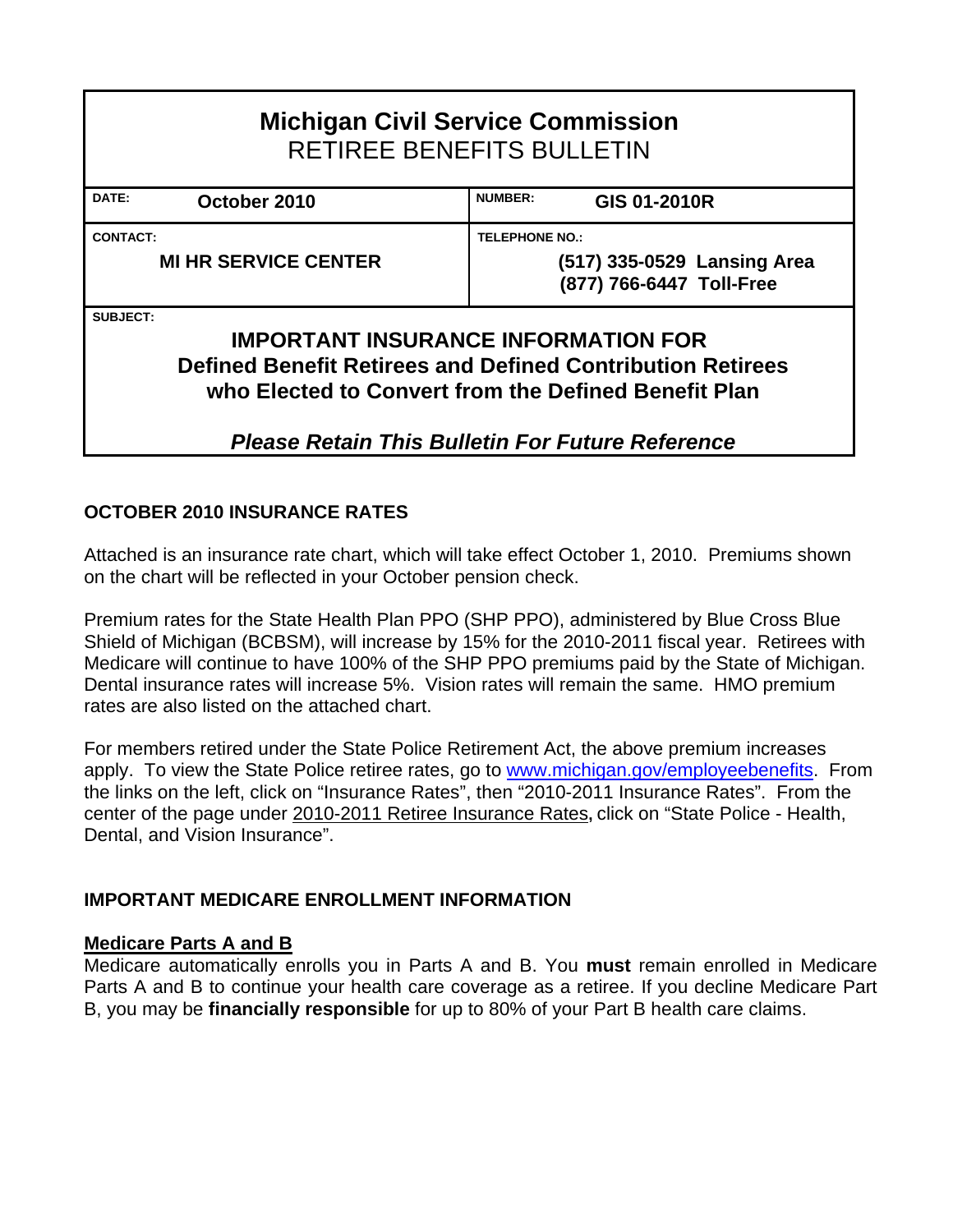# **REMINDERS FOR MEMBERS OF BLUE CROSS BLUE SHIELD OF MICHIGAN**

**SUPPORT Program** – Durable Medical Equipment, Prosthetic and Orthotic Devices, and Medical Supplies: (800) 321-8074

Through this program, you can obtain durable medical equipment, prosthetic and orthotic devices, and medical supplies with no copays or deductibles when they are obtained within the SUPPORT network.

### **Walgreens Specialty Pharmacy for Specialty Drugs:** (866) 515-1355

Specialty drugs are prescription medications that require special handling, administration or monitoring. Specialty drugs treat complex and chronic conditions. You can fill prescriptions for specialty drugs at a retail pharmacy, but not all pharmacies will dispense specialty drugs. Call your pharmacy in advance to verify that it can fill your prescription. If your pharmacy cannot fill your specialty medication, prescriptions should be filled through Walgreens Specialty Pharmacy mail order service.

### **Blue Health Connection Program:** (800) 775-2583

As a Blues member, you and your covered dependents can participate in several wellness programs offered through Blue Health Connection. Through this program, you have access to general health education, health coaching, a smoking cessation program, online health resources, and a 24-hour nurse help line.

# **CHANGING INSURANCE CARRIERS**

As a retiree, you are not restricted to an open enrollment window to make changes to your health insurance plan. Changes are subject to a "rolling enrollment window" with the following changes subject to a **six-month waiting period**:

- A. The retiree is enrolled in an HMO and wants to enroll in the SHP PPO.
- B. The retiree does not notify ORS within 30 days of a qualifying event (marriage, death, divorce or involuntary loss of coverage).
- C. The retiree is currently not enrolled in any insurance plan.

The six-month waiting period **is waived** when:

- A. The retiree is enrolled in the SHP PPO and wants to enroll in an HMO.
- B. The retiree is currently in an HMO and wants to transfer to a different HMO.
- C. The retiree is enrolled in an HMO and is moving out of the service area.
- D. The retiree notifies ORS within 30 days of a qualifying event (marriage, death, divorce or involuntary loss of coverage).

## **Defined Benefit Retirement Health Care**

If you wish to make changes to your State Health, Dental or Vision plans (enroll, add or delete dependents), you may do so by using miAccount, the online account access tool available through the ORS website. If you have not yet registered in miAccount, go to [www.michigan.gov/orsmiaccount](http://www.michigan.gov/orsmiaccount) and click on "State Employees Retirement System – Defined Benefit Plan" in the center of the page. From the log-in page, click on "Register Now". Once you are logged in, click on "Insurance Plans" from the links on the left.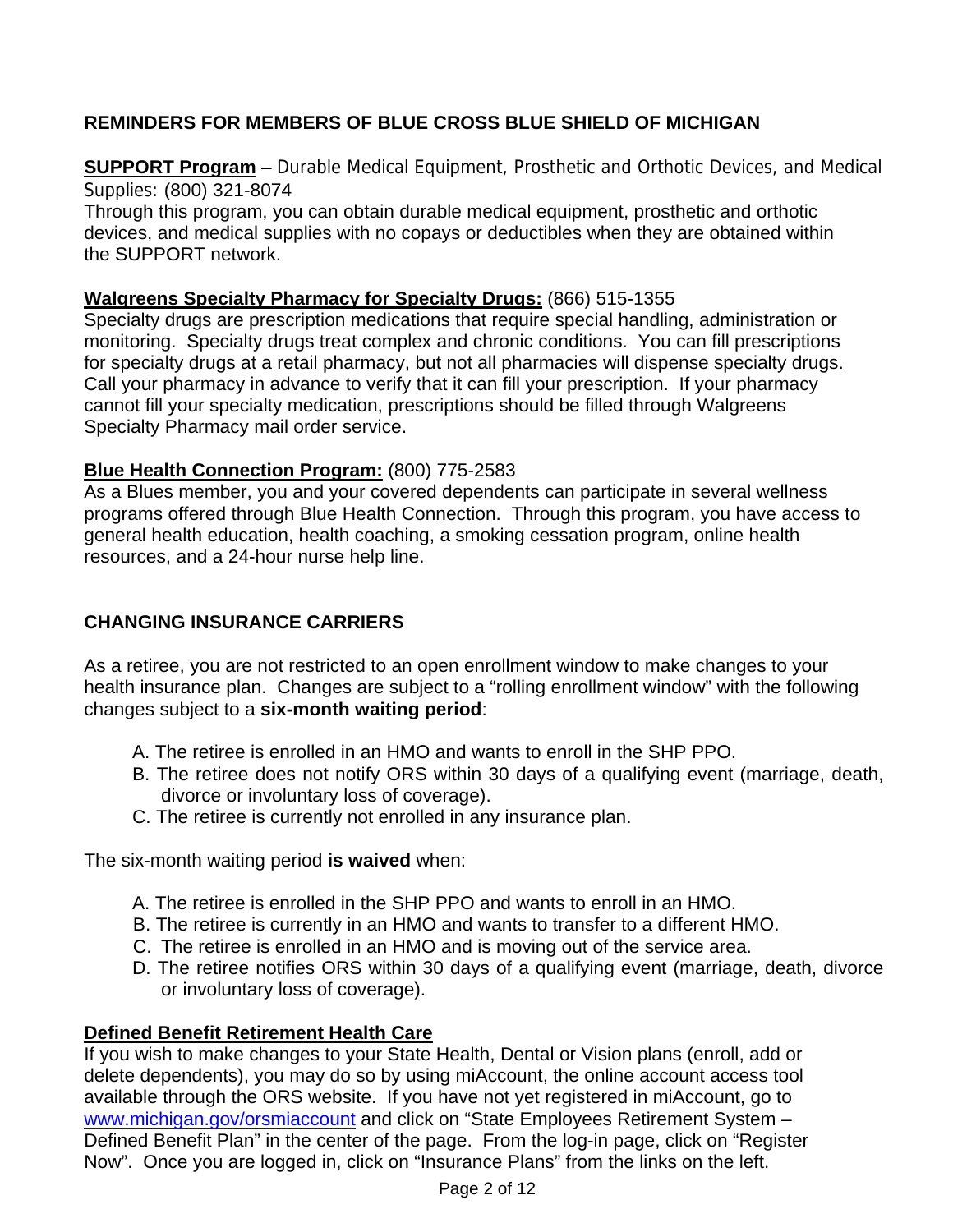If you are unable to access miAccount, you can use the Insurance Enrollment/Change Request (R0452G) available on the State Defined Benefit website at www.michigan.gov/orsstatedb. On the left side of the screen, click on "Forms and Publications". Please send your completed form to ORS.

### **HMO**

To enroll in an HMO, request the enrollment form directly from the HMO. HMO contact information is included with this mailing. Send your completed HMO form, along with the Insurance Enrollment/Change Request (R0452G) to ORS. If you make your changes through miAccount, you only need to submit the HMO form to ORS.

### **ADDITIONAL INFORMATION**

Information regarding COBRA rights to continue State sponsored group insurances is available on the Civil Service Commission website at: [www.michigan.gov/employeebenefits](http://www.michigan.gov/employeebenefits). From the left menu, click "COBRA", then click "COBRA Notice – Retiree" in the center of the page.

The HIPAA Notice of Privacy Practices for the benefits plans is also available on the Civil Service Commission website at [www.michigan.gov/employeebenefits](http://www.michigan.gov/employeebenefits). From the left menu, click on "HIPAA." You may also contact the Employee Benefits Division at (800) 505-5011 or (517) 373-7977, or 711 for the Michigan Relay Center for hearing impaired.

### **QUESTIONS**

Questions regarding the information in this bulletin may be directed to MI HR Service Center tollfree at (877) 766-6447, Lansing area at (517) 335-0529 or the Michigan Relay Center for the hearing impaired at 711.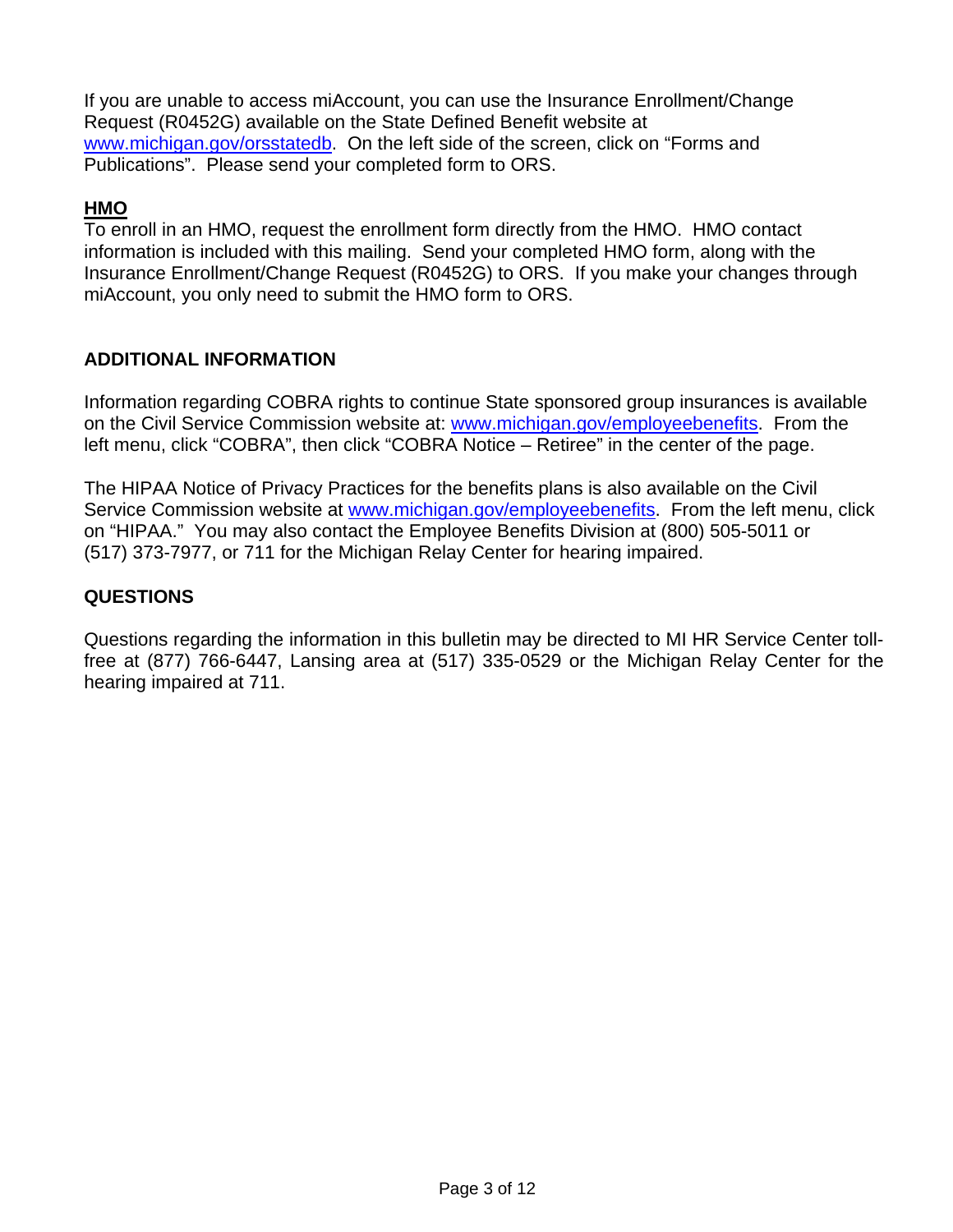## **STATE SPONSORED GROUP INSURANCE PLAN BENEFIT ADMINISTRATORS FOR RETIREES**

**STATE HEALTH PLAN PPO** BCBSM State of Michigan Service Center (800) 843-4876

[www.bcbsm.com/som](http://www.bcbsm.com/som)

**STATE VISION PLAN** BCBSM State of Michigan Service Center (800) 843-4876 [www.bcbsm.com/som](http://www.bcbsm.com/som)

> **STATE DENTAL PLAN**  Delta Dental Plan of Michigan (800) 524-0150 [www.deltadentalmi.com](http://www.deltadentalmi.com/)

**MANAGED PHARMACY/MAIL SERVICE PRESCRIPTION DRUG PROGRAM** BCBSM State of Michigan Service Center (800) 843-4876

[www.bcbsm.com/som](http://www.bcbsm.com/som)

#### **SUPPORT PROGRAM DURABLE MEDICAL EQUIPMENT** (800) 321-8074

**MENTAL HEALTH/SUBSTANCE ABUSE SERVICES**  Magellan Health Services (866) 503-3158 [www.magellanassist.com](http://www.magellanassist.com/) 

### **HEALTH MAINTENANCE ORGANIZATIONS (HMOs)**

**Blue Care Network: Great Lakes, Mid-Michigan, East Michigan-Flint, East Michigan-Saginaw and Southeast Michigan** (800) 662-6667 **BCN Advantage** (800) 450-3680 [www.mibcn.com](http://www.mibcn.com/)

**Physicians Health Plan of Mid-Michigan (Lansing)** (800) 832-9186 or (517) 364-8500 [www.phpmm.org](http://www.phpmm.org/)

**HealthPlus of Michigan** Flint (800) 332-9161 Saginaw (800) 942-8816

> **HealthPlus Senior** (800) 332-9161 [www.healthplus.com](http://www.healthplus.com/)

**HAP Senior Plus** (800) 801-1770 or (313) 664-7015 [www.hap.org](http://www.hap.org/) 

**Priority Health West, Priority Health East and Priority Health South** (800) 446-5674 or (616) 942-1221

**Priority Medicare**<br>**Priority Medicare Health Alliance Plan** (800) 422-4641 or (313) 872-8100 (888) 889-6648 or (616) 464-8820

## **STATE OF MICHIGAN**

**Office of Retirement Services Employee Benefits Division** P.O. Box 30171 P.O. Box 30002 Lansing, MI 48909 Lansing, MI 48909 (800) 381-5111 (800) 505-5011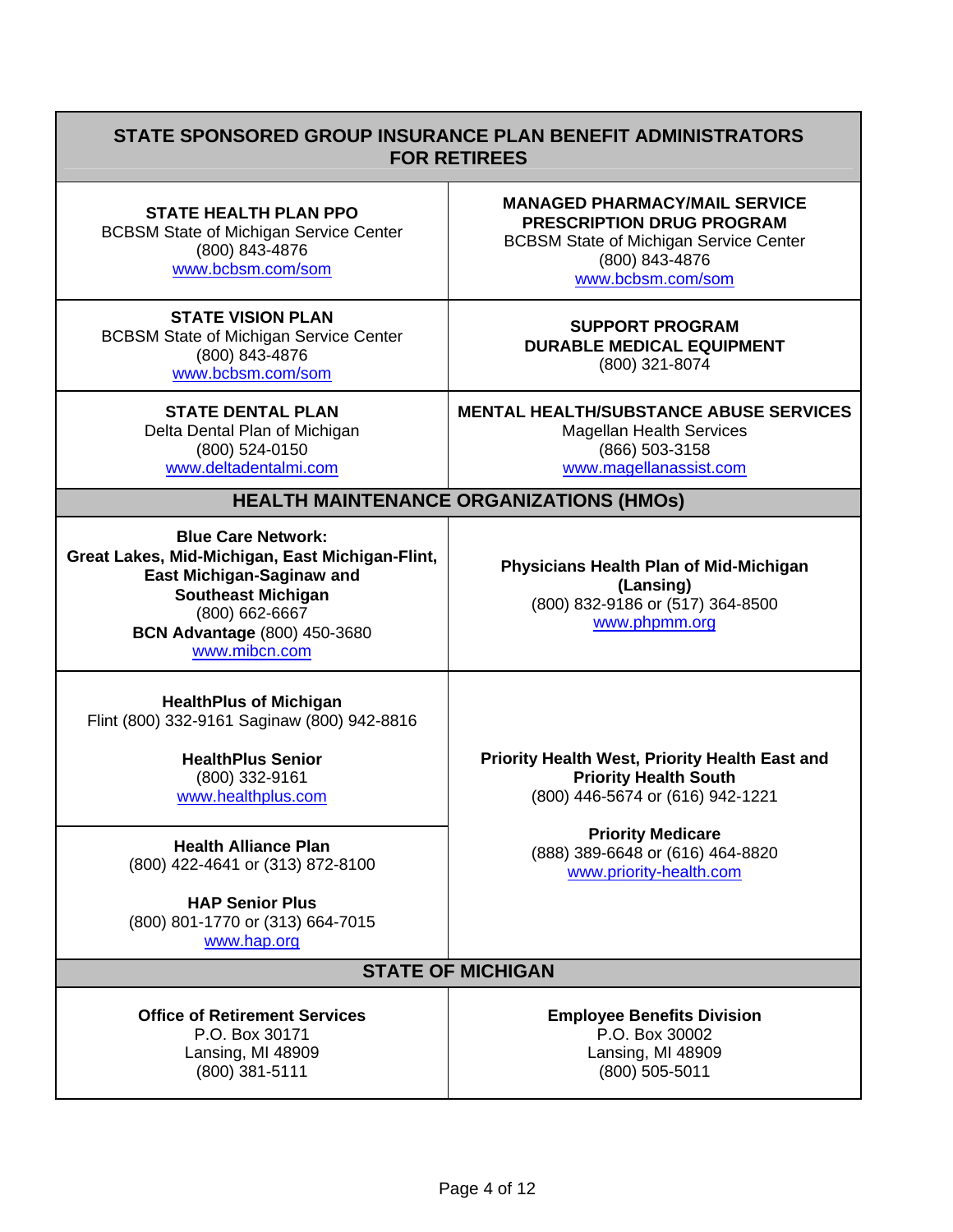# Notice of Creditable Prescription Drug Coverage For Medicare-Eligible Employees, Retirees, and Dependents Enrolled in the State of Michigan Health Plans **October 2010**

This notice is for all current State employees, retirees, and dependents with prescription drug coverage under a health plan offered by the State of Michigan [including the State Health Plan PPO and approved Health Maintenance Organizations (HMOs)] who are Medicare-eligible or will become Medicare-eligible within the next 12 months.

### **IF YOU ARE NOT MEDICARE-ELIGIBLE AND WILL NOT BECOME MEDICARE-ELIGIBLE IN THE NEXT 12 MONTHS, YOU MAY DISREGARD THIS NOTICE.**

If you are eligible for Medicare, you can enroll in a Medicare Part D prescription drug plan (Part D Plan) when you first become eligible for Medicare and each year thereafter between November 15 and December 31. All Part D Plans provide at least a standard level of coverage set by Medicare. You must decide whether to enroll in a Part D Plan or keep your State Health Plan prescription drug coverage. This notice gives important information to help you decide.

- 1. The State of Michigan has determined that the prescription drug coverage provided under its health plans is, on average for all plan participants, expected to pay out at least as much as the standard Medicare prescription drug coverage and is, therefore, considered creditable coverage.
- 2. Because the prescription drug coverage under the State health plans is creditable coverage, you can keep your State Health Plan prescription drug coverage; you do not have to enroll in a Part D Plan.
- 3. If you decide to enroll in a Part D Plan, you will not have to pay a penalty to enroll for Part D Plan coverage, unless you do not join the Part D Plan within 63 days after your State health plan prescription drug coverage ends.
- 4. Your current State Health Plan coverage pays for other health expenses (hospitalizations, doctor visits, etc.) in addition to prescription drugs. You will still be eligible to receive these other benefits if you choose to enroll in a Part D Plan.
- 5. If you decide to enroll in a Part D Plan, **your prescription drug coverage under the State health plan will stop** and we cannot guarantee that you will be eligible to restore coverage if you later discontinue your Part D Plan.
- 6. **You do not need to take any action if you wish to continue your prescription drug coverage under your current State health plan.**

**Please keep this Notice. If you enroll in a new Part D Plan approved by Medicare, you may be required to provide a copy of this Notice to avoid paying a higher premium amount.**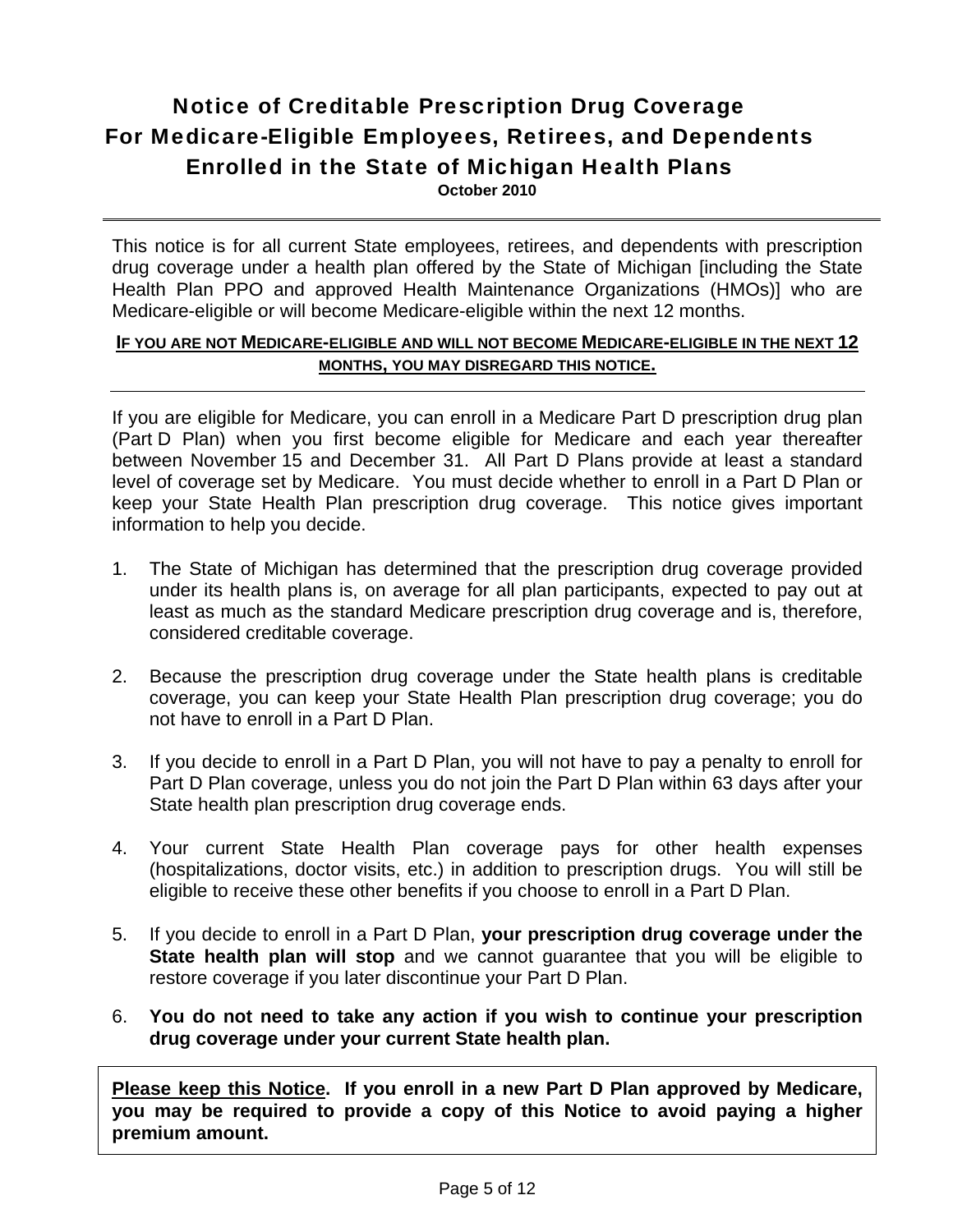### **This Notice of Creditable Coverage is provided by the Michigan Civil Service Commission, Employee Benefits Division, P.O. Box 30002, Lansing, MI 48909.**

For questions regarding **this notice only** (and not general Medicare information), please call the MI HR Service Center at (517) 335-0529 or (877) 766-6447 or 711 to reach the Michigan Relay Center for hearing impaired. You will receive this notice annually. You also may request a copy from the Employee Benefits Division or print a copy of this notice from the Employee Benefits section of the Michigan Civil Service Commission website at [www.michigan.gov/mdcs.](http://www.michigan.gov/mdcs)

## **WHERE TO GET MORE INFORMATION ABOUT MEDICARE PART D:**

More detailed information about Medicare plans that offer prescription drug coverage is in the "Medicare & You" handbook. You will get a copy of the handbook in the mail every year from Medicare. You may also be contacted directly by Medicare prescription drug plans. For more information about Medicare prescription drug plans:

- 1. Visit [www.medicare.gov](http://www.medicare.gov/) for personalized information. The "Medicare & You" booklet is also available for download on this site.
- 2. Call 1-800-MEDICARE (1-800-633-4227) or 1-877-486-2048 (TTY).
- 3. Call your State Health Insurance Assistance Program for personalized help. Michigan residents may call 1-800-803-7174. For other states, look in the "Medicare & You" handbook for telephone numbers.

For people with limited income and resources, help paying for Medicare prescription drug coverage may be available. Information about this help is available online from the Social Security Administration (SSA) at [www.socialsecurity.gov,](http://www.socialsecurity.gov/) or by phone at 1-800-772-1213 or 1-800-325-0778 (TTY).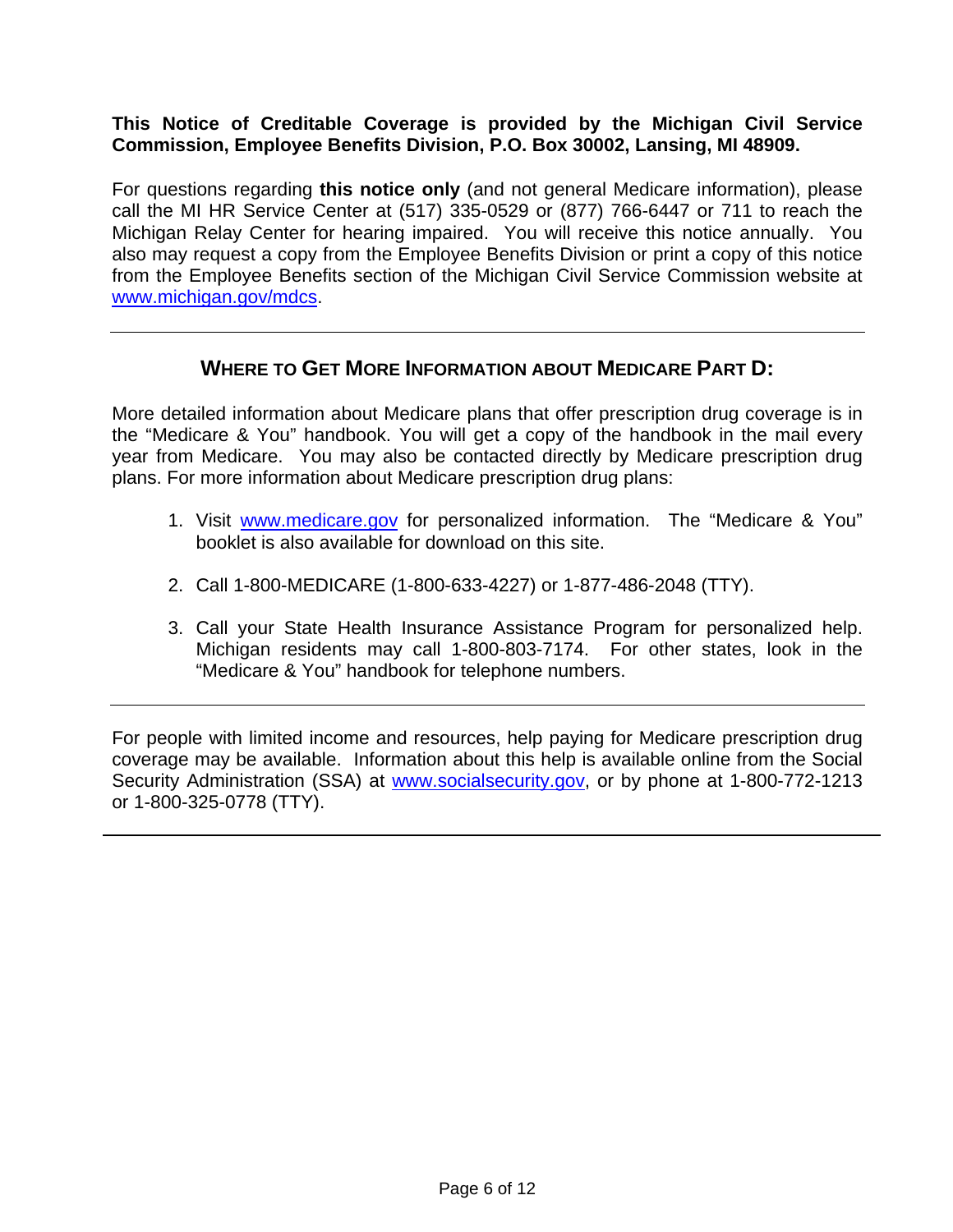# **CIVIL SERVICE COMMISSION EMPLOYEE BENEFIT DIVISION**

### **FY 2010 - 2011 GROUP INSURANCE PREMIUM RATES**

### **RETIREMENT - MONTHLY RATES**

**Effective October 1, 2010** 

## **Rates apply to retirees under the State's Defined Benefit Retirement Plan and to those who converted from the Defined Benefit Plan to the Defined Contribution plan.**

|              | Retirees' State Health Plan - Blue Cross Blue Shield PPO |         |        |       |          |                |                          |  |  |  |  |  |
|--------------|----------------------------------------------------------|---------|--------|-------|----------|----------------|--------------------------|--|--|--|--|--|
|              |                                                          | Retiree |        | State |          | <b>MONTHLY</b> | Retiree                  |  |  |  |  |  |
| 121-BCBS     |                                                          |         | Share  | Share |          | <b>TOTAL</b>   | <b>COBRA</b>             |  |  |  |  |  |
| G            | <b>Retiree Only</b>                                      | \$      | 73.44  | \$    | 660.94   | 734.38<br>\$.  | 749.07<br>S              |  |  |  |  |  |
|              | Retiree & Spouse                                         | \$      | 146.88 | \$    | 1,321.87 | \$1,468.75     | 1,498.13<br>\$           |  |  |  |  |  |
| $\mathsf{R}$ | Retiree & Child(ren)                                     | \$      | 92.51  | \$    | 832.54   | 925.05<br>\$   | 943.55<br>\$             |  |  |  |  |  |
| W            | Retiree, Spouse & Child(ren)                             | \$      | 170.03 | \$    | 1,530.22 | \$1,700.25     | 1,734.26<br>\$           |  |  |  |  |  |
| н            | Retiree 65+ Only                                         | \$      |        | \$    | 385.05   | 385.05<br>\$   | 392.75<br>\$             |  |  |  |  |  |
| M            | Retiree 65+ & Spouse 65+                                 | \$      |        | \$    | 770.12   | 770.12<br>\$   | 785.52<br>\$             |  |  |  |  |  |
| S            | Retiree 65+ & Child(ren)                                 | \$      |        | \$    | 575.74   | \$<br>575.74   | $\mathfrak{L}$<br>587.25 |  |  |  |  |  |
| X.           | Retiree 65+ & Spouse 65+ & Child(ren)                    | \$      |        | \$    | 1,001.65 | \$1,001.65     | \$1,021.68               |  |  |  |  |  |
| N            | Retiree under 65 & Spouse 65+                            | \$      |        | £.    | 1,119.43 | \$1,119.43     | \$1,141.82               |  |  |  |  |  |
| P            | Retiree 65+ & Spouse under 65                            | \$      |        | S     | 1,119.43 | \$1,119.43     | \$1,141.82               |  |  |  |  |  |
| Y            | Retiree under 65, Spouse 65+ & Child(ren)                | \$      |        | S     | 1,350.95 | \$1,350.95     | \$1,377.97               |  |  |  |  |  |
| Z            | Retiree 65+, Spouse under 65 & Child(ren)                | \$      |        | S     | 1,350.95 | \$1,350.95     | \$1,377.97               |  |  |  |  |  |

| <b>Retirees' State Dental Plan</b>        |                              |        |       |    |        |    |              |         |              |  |
|-------------------------------------------|------------------------------|--------|-------|----|--------|----|--------------|---------|--------------|--|
| <b>MONTHLY</b><br>Retiree<br><b>State</b> |                              |        |       |    |        |    |              | Retiree |              |  |
| <b>DDR</b>                                |                              |        | Share |    | Share  |    | <b>TOTAL</b> |         | <b>COBRA</b> |  |
| E                                         | <b>Retiree Only</b>          | ጥ<br>D | 4.37  |    | 39.28  | \$ | 43.65        |         | 44.52        |  |
| S                                         | Retiree & Spouse             | ጥ<br>D | 7.95  | \$ | 71.59  | \$ | 79.54        |         | 81.13        |  |
| C                                         | Retiree & Child(ren)         | ጥ<br>Œ | 9.72  |    | 87.44  | \$ | 97.16        |         | 99.10        |  |
|                                           | Retiree, Spouse & Child(ren) |        | 13.31 |    | 119.75 | \$ | 133.06       |         | 135.72       |  |

| <b>Retirees' State Vision Plan</b> |                                                      |    |       |    |       |    |              |    |              |  |
|------------------------------------|------------------------------------------------------|----|-------|----|-------|----|--------------|----|--------------|--|
|                                    | <b>MONTHLY</b><br>Retiree<br>Retiree<br><b>State</b> |    |       |    |       |    |              |    |              |  |
| VBR                                |                                                      |    | Share |    | Share |    | <b>TOTAL</b> |    | <b>COBRA</b> |  |
| E                                  | <b>Retiree Only</b>                                  | \$ | 0.64  | \$ | 5.73  | \$ | 6.37         | \$ | 6.50         |  |
| S                                  | Retiree & Spouse                                     | Æ  | 1.05  | \$ | 9.32  | \$ | 10.36        |    | 10.57        |  |
| C                                  | Retiree & Child(ren)                                 | \$ | 1.45  | \$ | 13.04 | \$ | 14.49        |    | 14.78        |  |
|                                    | Retiree, Spouse & Child(ren)                         | \$ | 1.86  | \$ | 16.62 | \$ | 18.48        |    | 18.85        |  |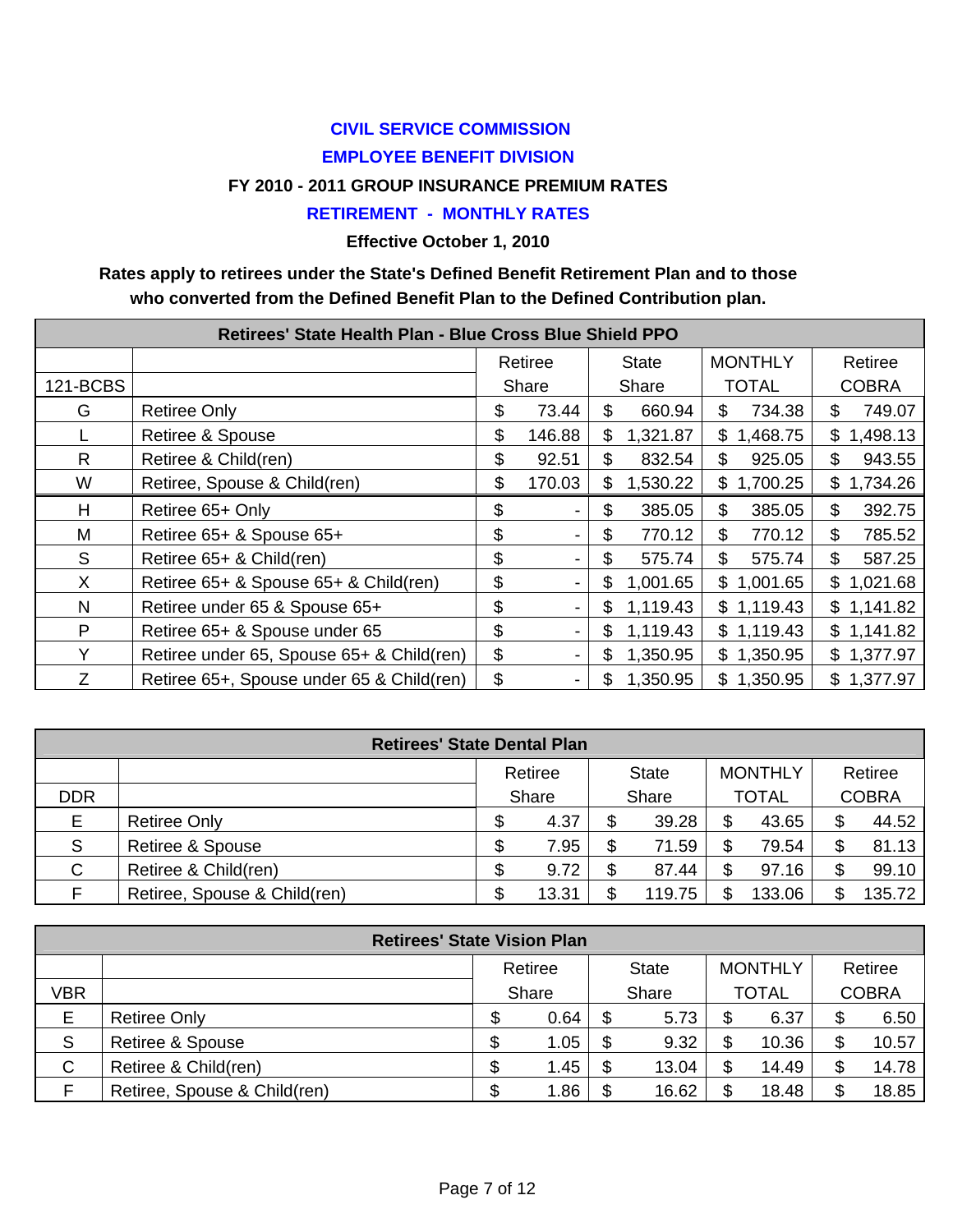|                                                                                     | <b>Blue Care Network Mid-Michigan</b>                       |    |          |    |              |     |                |    |              |  |  |
|-------------------------------------------------------------------------------------|-------------------------------------------------------------|----|----------|----|--------------|-----|----------------|----|--------------|--|--|
|                                                                                     |                                                             |    |          |    |              |     |                |    |              |  |  |
|                                                                                     |                                                             |    | Retiree  |    | <b>State</b> |     | <b>MONTHLY</b> |    | Retiree      |  |  |
| 171                                                                                 |                                                             |    | Share    |    | Share        |     | <b>TOTAL</b>   |    | <b>COBRA</b> |  |  |
| Rates for Retirees without Medicare. See enclosed postal code list for eligibility. |                                                             |    |          |    |              |     |                |    |              |  |  |
| G                                                                                   | <b>Retiree Only</b>                                         | S  | 457.08   | \$ | 660.94       |     | \$1,118.02     |    | \$1,140.38   |  |  |
|                                                                                     | Retiree & Spouse                                            | \$ | 914.17   |    | \$1,321.87   |     | \$2,236.04     |    | \$2,280.76   |  |  |
| R                                                                                   | Retiree & Child(ren)                                        | \$ | 576.17   | \$ | 832.54       |     | \$1,408.71     |    | \$1,436.88   |  |  |
| W                                                                                   | Retiree, Spouse & Child(ren)                                | \$ | 1,063.59 |    | \$1,530.22   |     | \$2,593.81     |    | \$2,645.69   |  |  |
|                                                                                     | Rates for Retirees or Dependents with Medicare.             |    |          |    |              |     |                |    |              |  |  |
|                                                                                     | Service Area: Clinton, Eaton, Ingham, and Jackson Counties. |    |          |    |              |     |                |    |              |  |  |
| H                                                                                   | Retiree 65+ Only                                            | \$ | 36.97    | \$ | 385.05       | \$  | 422.02         | \$ | 430.46       |  |  |
| M                                                                                   | Retiree 65+ & Spouse 65+                                    | \$ | 73.92    | \$ | 770.12       | \$  | 844.04         | \$ | 860.92       |  |  |
| S                                                                                   | Retiree 65+ & Child(ren)                                    | \$ | 136.94   | \$ | 575.74       | \$  | 712.68         | \$ | 726.93       |  |  |
| X                                                                                   | Retiree 65+ & Spouse 65+ & Child(ren)                       | \$ | 133.05   | \$ | 1,001.65     | \$. | 1,134.70       |    | \$1,157.39   |  |  |
| N                                                                                   | Retiree under 65 & Spouse 65+                               | \$ | 420.58   |    | \$1,119.43   | \$  | 1,540.01       |    | \$1,570.81   |  |  |
| P                                                                                   | Retiree 65+ & Spouse under 65                               | \$ | 420.58   |    | \$1,119.43   | \$. | 1,540.01       |    | \$1,570.81   |  |  |
| Y                                                                                   | Retiree under 65, Spouse 65+ & Child(ren)                   | \$ | 479.72   |    | \$1,350.95   | \$. | 1,830.67       |    | \$1,867.28   |  |  |
| Z                                                                                   | Retiree 65+, Spouse under 65 & Child(ren)                   | \$ | 479.72   |    | \$1,350.95   | \$  | 1,830.67       |    | \$1,867.28   |  |  |

| <b>Blue Care Network East Michigan-Flint</b> |                                                                                     |       |         |       |              |                |                |  |  |  |
|----------------------------------------------|-------------------------------------------------------------------------------------|-------|---------|-------|--------------|----------------|----------------|--|--|--|
|                                              |                                                                                     |       |         |       |              |                |                |  |  |  |
|                                              |                                                                                     |       | Retiree |       | <b>State</b> | <b>MONTHLY</b> | Retiree        |  |  |  |
| 181                                          |                                                                                     | Share |         | Share |              | <b>TOTAL</b>   | <b>COBRA</b>   |  |  |  |
|                                              | Rates for Retirees without Medicare. See enclosed postal code list for eligibility. |       |         |       |              |                |                |  |  |  |
| G                                            | <b>Retiree Only</b>                                                                 | \$    | 378.04  | \$    | 660.94       | \$1,038.98     | \$1,059.76     |  |  |  |
|                                              | Retiree & Spouse                                                                    | \$    | 756.10  | \$    | 1,321.87     | \$2,077.97     | \$2,119.53     |  |  |  |
| $\mathsf{R}$                                 | Retiree & Child(ren)                                                                | \$    | 476.58  | \$    | 832.54       | \$1,309.12     | 1,335.30<br>\$ |  |  |  |
| W                                            | Retiree, Spouse & Child(ren                                                         | \$    | 880.22  | \$    | 1,530.22     | \$2,410.44     | \$2,458.65     |  |  |  |
|                                              |                                                                                     |       |         |       |              |                |                |  |  |  |

| Rates for Retirees or Dependents with Medicare.                                         |                                           |    |        |    |            |     |            |  |            |
|-----------------------------------------------------------------------------------------|-------------------------------------------|----|--------|----|------------|-----|------------|--|------------|
| Service Area: Bay, Genesee, Gratiot, Lapeer, Midland, Shiawassee, and Tuscola Counties. |                                           |    |        |    |            |     |            |  |            |
| H                                                                                       | Retiree 65+ Only                          |    | 54.35  | \$ | 385.05     | \$. | 439.40     |  | 448.19     |
| M                                                                                       | Retiree 65+ & Spouse 65+                  | \$ | 108.68 | \$ | 770.12     | \$  | 878.80     |  | 896.38     |
| S                                                                                       | Retiree 65+ & Child(ren)                  | \$ | 133.80 | \$ | 575.74     | S   | 709.54     |  | 723.73     |
| $\boldsymbol{\mathsf{X}}$                                                               | Retiree 65+ & Spouse 65+ & Child(ren)     | \$ | 147.29 | \$ | 1,001.65   |     | \$1,148.94 |  | \$1,171.92 |
| N                                                                                       | Retiree under 65 & Spouse 65+             | \$ | 358.95 |    | \$1,119.43 |     | \$1,478.38 |  | \$1,507.95 |
| P                                                                                       | Retiree 65+ & Spouse under 65             | \$ | 358.95 |    | \$1,119.43 |     | \$1,478.38 |  | \$1,507.95 |
| v                                                                                       | Retiree under 65, Spouse 65+ & Child(ren) | \$ | 397.57 | \$ | 1,350.95   |     | \$1,748.52 |  | \$1,783.49 |
| Z                                                                                       | Retiree 65+, Spouse under 65 & Child(ren) | S  | 397.57 | \$ | 1,350.95   |     | \$1,748.52 |  | \$1,783.49 |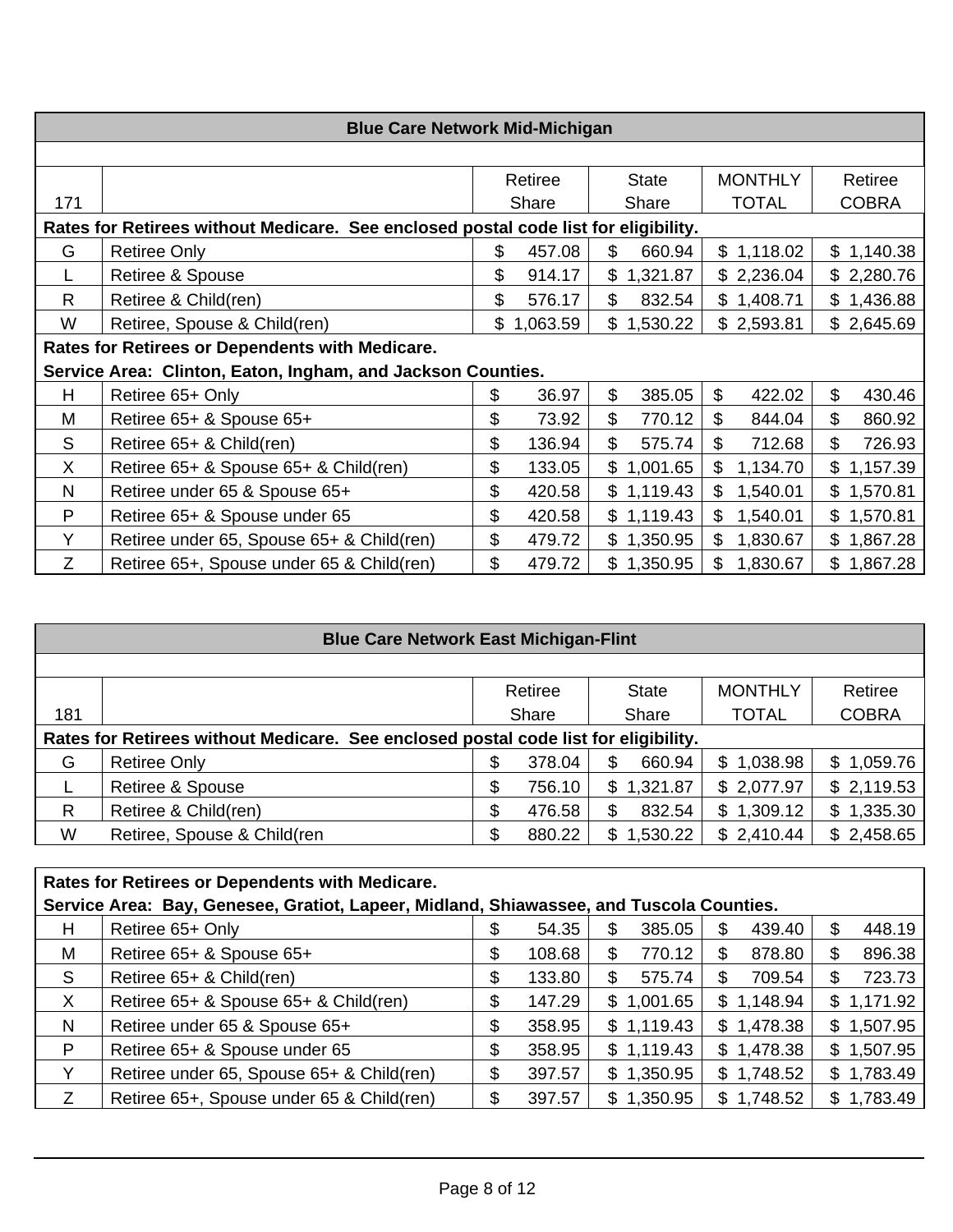|                                                                                     | <b>Blue Care Network East Michigan-Saginaw</b>  |    |         |    |              |    |                |              |              |  |  |
|-------------------------------------------------------------------------------------|-------------------------------------------------|----|---------|----|--------------|----|----------------|--------------|--------------|--|--|
|                                                                                     |                                                 |    |         |    |              |    |                |              |              |  |  |
|                                                                                     |                                                 |    | Retiree |    | <b>State</b> |    | <b>MONTHLY</b> |              | Retiree      |  |  |
| 191                                                                                 |                                                 |    | Share   |    | Share        |    | <b>TOTAL</b>   |              | <b>COBRA</b> |  |  |
| Rates for Retirees without Medicare. See enclosed postal code list for eligibility. |                                                 |    |         |    |              |    |                |              |              |  |  |
| G                                                                                   | <b>Retiree Only</b>                             | \$ | 272.14  | \$ | 660.94       | \$ | 933.08         | $\mathbb{S}$ | 951.74       |  |  |
|                                                                                     | Retiree & Spouse                                | \$ | 544.30  |    | \$1,321.87   | \$ | 1,866.17       |              | \$1,903.49   |  |  |
| $\mathsf{R}$                                                                        | Retiree & Child(ren)                            | \$ | 343.15  | \$ | 832.54       |    | \$1,175.69     |              | \$1,199.20   |  |  |
| W                                                                                   | Retiree, Spouse & Child(ren                     | \$ | 634.54  | \$ | 1,530.22     |    | \$2,164.76     |              | \$2,208.06   |  |  |
|                                                                                     | Rates for Retirees or Dependents with Medicare. |    |         |    |              |    |                |              |              |  |  |
|                                                                                     | <b>Service Area: Saginaw County.</b>            |    |         |    |              |    |                |              |              |  |  |
| H.                                                                                  | Retiree 65+ Only                                | \$ | 54.35   | \$ | 385.05       | \$ | 439.40         | \$           | 448.19       |  |  |
| м                                                                                   | Retiree 65+ & Spouse 65+                        | \$ | 108.68  | \$ | 770.12       | \$ | 878.80         | \$           | 896.38       |  |  |
| S                                                                                   | Retiree 65+ & Child(ren)                        | \$ | 106.27  | \$ | 575.74       | \$ | 682.01         | \$           | 695.65       |  |  |
| $\sf X$                                                                             | Retiree 65+ & Spouse 65+ & Child(ren)           | \$ | 119.76  |    | \$1,001.65   |    | \$1,121.41     |              | \$1,143.84   |  |  |
| N                                                                                   | Retiree under 65 & Spouse 65+                   | \$ | 253.05  |    | \$1,119.43   |    | \$1,372.48     |              | \$1,399.93   |  |  |
| P                                                                                   | Retiree 65+ & Spouse under 65                   | \$ | 253.05  |    | \$1,119.43   |    | \$1,372.48     |              | \$1,399.93   |  |  |
| Y                                                                                   | Retiree under 65, Spouse 65+ & Child(ren)       | \$ | 264.14  |    | \$1,350.95   |    | \$1,615.09     |              | \$1,647.39   |  |  |
| Z                                                                                   | Retiree 65+, Spouse under 65 & Child(ren)       | \$ | 264.14  |    | \$1,350.95   |    | \$1,615.09     |              | \$1,647.39   |  |  |

|                                                                                     | <b>Blue Care Network Southeast Michigan</b>                                                  |                                                      |        |                                     |              |                 |  |  |  |  |  |
|-------------------------------------------------------------------------------------|----------------------------------------------------------------------------------------------|------------------------------------------------------|--------|-------------------------------------|--------------|-----------------|--|--|--|--|--|
|                                                                                     |                                                                                              |                                                      |        |                                     |              |                 |  |  |  |  |  |
|                                                                                     |                                                                                              | <b>MONTHLY</b><br>Retiree<br><b>State</b><br>Retiree |        |                                     |              |                 |  |  |  |  |  |
| 211                                                                                 |                                                                                              |                                                      | Share  | Share                               | <b>TOTAL</b> | <b>COBRA</b>    |  |  |  |  |  |
| Rates for Retirees without Medicare. See enclosed postal code list for eligibility. |                                                                                              |                                                      |        |                                     |              |                 |  |  |  |  |  |
| G                                                                                   | <b>Retiree Only</b>                                                                          | \$                                                   | 418.83 | \$<br>660.94                        | \$1,079.77   | \$1,101.37      |  |  |  |  |  |
|                                                                                     | Retiree & Spouse                                                                             | \$                                                   | 837.67 | \$<br>1,321.87                      | \$2,159.54   | \$2,202.73      |  |  |  |  |  |
| R                                                                                   | Retiree & Child(ren)                                                                         | \$                                                   | 527.97 | \$<br>832.54                        | \$1,360.51   | \$1,387.72      |  |  |  |  |  |
| W                                                                                   | Retiree, Spouse & Child(ren                                                                  | \$                                                   | 974.85 | \$1,530.22                          | \$2,505.07   | \$2,555.17      |  |  |  |  |  |
|                                                                                     | Rates for Retirees or Dependents with Medicare.                                              |                                                      |        |                                     |              |                 |  |  |  |  |  |
|                                                                                     | Service Area: Livingston, Macomb, Monroe, Oakland, St. Clair, Washtenaw, and Wayne Counties. |                                                      |        |                                     |              |                 |  |  |  |  |  |
| H                                                                                   | Retiree 65+ Only                                                                             | \$                                                   | 97.86  | $\boldsymbol{\mathsf{S}}$<br>385.05 | \$<br>482.91 | \$<br>492.57    |  |  |  |  |  |
| M                                                                                   | Retiree 65+ & Spouse 65+                                                                     | \$                                                   | 195.70 | \$<br>770.12                        | \$<br>965.82 | \$<br>985.14    |  |  |  |  |  |
| S                                                                                   | Retiree 65+ & Child(ren)                                                                     | \$                                                   | 187.90 | \$<br>575.74                        | \$<br>763.64 | \$<br>778.91    |  |  |  |  |  |
| X                                                                                   | Retiree 65+ & Spouse 65+ & Child(ren)                                                        | \$                                                   | 244.90 | \$1,001.65                          | \$1,246.55   | 1,271.48<br>\$. |  |  |  |  |  |
| N                                                                                   | Retiree under 65 & Spouse 65+                                                                | \$                                                   | 443.25 | \$1,119.43                          | \$1,562.68   | 1,593.93<br>\$  |  |  |  |  |  |
| P                                                                                   | Retiree 65+ & Spouse under 65                                                                | \$                                                   | 443.25 | \$1,119.43                          | \$1,562.68   | 1,593.93<br>\$  |  |  |  |  |  |
| Y                                                                                   | Retiree under 65, Spouse 65+ & Child(ren)                                                    | \$                                                   | 492.46 | \$1,350.95                          | \$1,843.41   | 1,880.28<br>\$  |  |  |  |  |  |
| Z                                                                                   | Retiree 65+, Spouse under 65 & Child(ren)                                                    | \$                                                   | 492.46 | \$1,350.95                          | \$1,843.41   | \$<br>1,880.28  |  |  |  |  |  |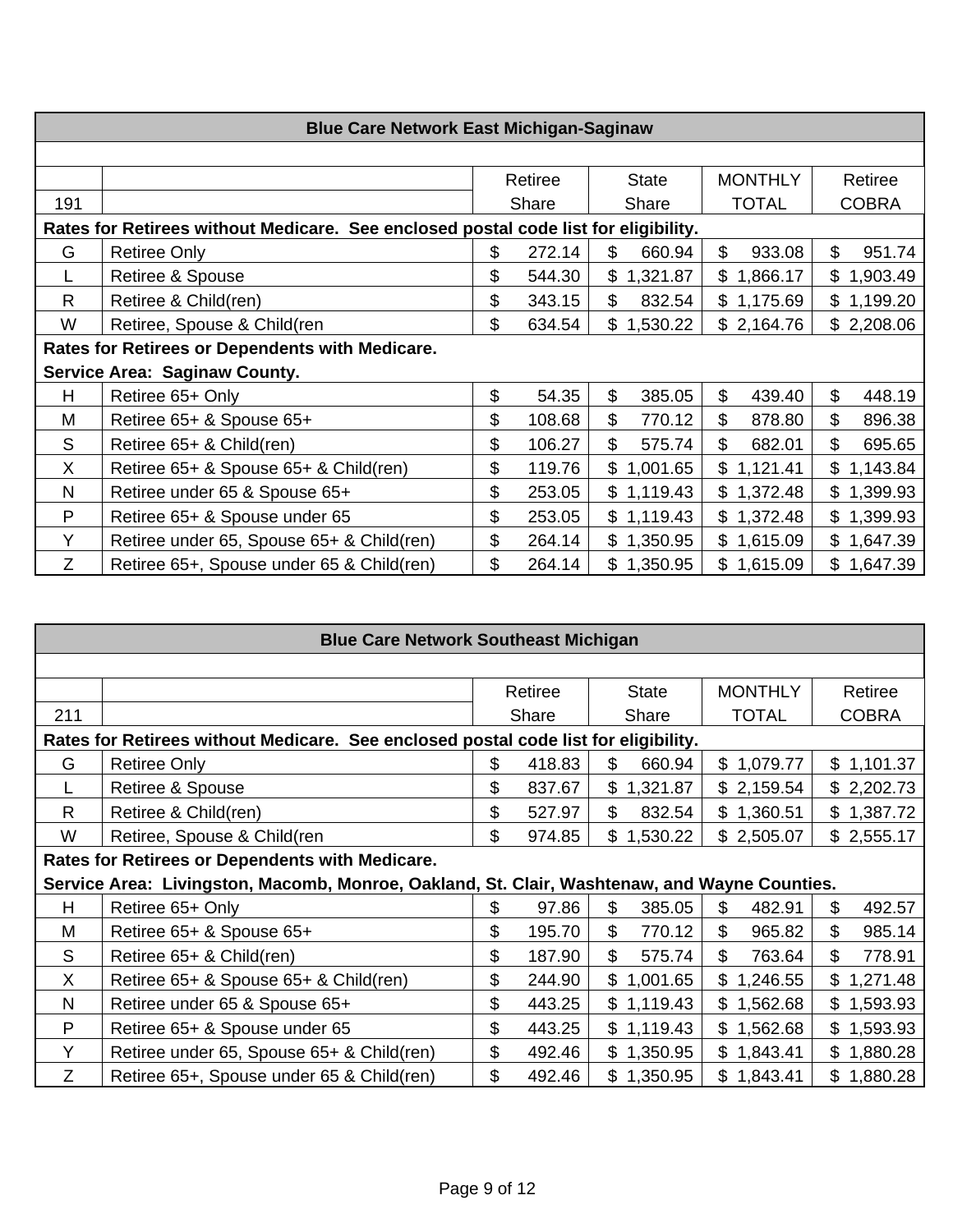| <b>Blue Care Network West Michigan-Great Lakes</b>                                  |                                                                                             |                                                      |        |                          |              |              |  |  |  |  |  |
|-------------------------------------------------------------------------------------|---------------------------------------------------------------------------------------------|------------------------------------------------------|--------|--------------------------|--------------|--------------|--|--|--|--|--|
|                                                                                     |                                                                                             |                                                      |        |                          |              |              |  |  |  |  |  |
|                                                                                     |                                                                                             | <b>MONTHLY</b><br>Retiree<br>Retiree<br><b>State</b> |        |                          |              |              |  |  |  |  |  |
| 311                                                                                 |                                                                                             |                                                      | Share  | Share                    | <b>TOTAL</b> | <b>COBRA</b> |  |  |  |  |  |
| Rates for Retirees without Medicare. See enclosed postal code list for eligibility. |                                                                                             |                                                      |        |                          |              |              |  |  |  |  |  |
| G                                                                                   | <b>Retiree Only</b>                                                                         | \$                                                   | 285.13 | \$<br>660.94             | \$<br>946.07 | \$<br>964.99 |  |  |  |  |  |
|                                                                                     | Retiree & Spouse                                                                            | \$                                                   | 570.27 | $\mathbb{S}$<br>1,321.87 | \$1,892.14   | \$1,929.98   |  |  |  |  |  |
| R                                                                                   | Retiree & Child(ren)                                                                        | \$                                                   | 359.51 | \$<br>832.54             | \$1,192.05   | \$1,215.89   |  |  |  |  |  |
| W                                                                                   | Retiree, Spouse & Child(ren                                                                 | \$                                                   | 664.66 | \$1,530.22               | \$2,194.88   | \$2,238.78   |  |  |  |  |  |
|                                                                                     | Rates for Retirees or Dependents with Medicare.                                             |                                                      |        |                          |              |              |  |  |  |  |  |
|                                                                                     | Service Area: Allegan, Barry, Calhoun, Ionia, Kalamazoo, Kent, Montcalm, Muskegon, Newaygo, |                                                      |        |                          |              |              |  |  |  |  |  |
|                                                                                     | and Ottawa Counties.                                                                        |                                                      |        |                          |              |              |  |  |  |  |  |
| H                                                                                   | Retiree 65+ Only                                                                            | \$                                                   | 20.77  | \$<br>385.05             | \$<br>405.82 | \$<br>413.94 |  |  |  |  |  |
| M                                                                                   | Retiree 65+ & Spouse 65+                                                                    | \$                                                   | 41.52  | \$<br>770.12             | \$<br>811.64 | \$<br>827.87 |  |  |  |  |  |
| S                                                                                   | Retiree 65+ & Child(ren)                                                                    | \$                                                   | 76.06  | \$<br>575.74             | \$<br>651.80 | \$<br>664.84 |  |  |  |  |  |
| X                                                                                   | Retiree 65+ & Spouse 65+ & Child(ren)                                                       | \$                                                   | 55.97  | \$1,001.65               | \$1,057.62   | \$1,078.77   |  |  |  |  |  |
| N                                                                                   | Retiree under 65 & Spouse 65+                                                               | \$                                                   | 232.46 | \$1,119.43               | \$1,351.89   | \$1,378.93   |  |  |  |  |  |
| P                                                                                   | Retiree 65+ & Spouse under 65                                                               | \$                                                   | 232.46 | \$1,119.43               | \$1,351.89   | \$1,378.93   |  |  |  |  |  |
| Y                                                                                   | Retiree under 65, Spouse 65+ & Child(ren)                                                   | \$                                                   | 246.92 | \$1,350.95               | \$1,597.87   | \$1,629.83   |  |  |  |  |  |
| Z                                                                                   | Retiree 65+, Spouse under 65 & Child(ren)                                                   | \$                                                   | 246.92 | \$1,350.95               | \$1,597.87   | \$1,629.83   |  |  |  |  |  |

| <b>Health Alliance Plan</b>                                                         |                                                                                           |    |         |                          |                |                 |  |  |  |  |
|-------------------------------------------------------------------------------------|-------------------------------------------------------------------------------------------|----|---------|--------------------------|----------------|-----------------|--|--|--|--|
|                                                                                     |                                                                                           |    |         |                          |                |                 |  |  |  |  |
|                                                                                     |                                                                                           |    | Retiree | <b>State</b>             | <b>MONTHLY</b> | Retiree         |  |  |  |  |
| 201                                                                                 |                                                                                           |    | Share   | Share                    | <b>TOTAL</b>   | <b>COBRA</b>    |  |  |  |  |
| Rates for Retirees without Medicare. See enclosed postal code list for eligibility. |                                                                                           |    |         |                          |                |                 |  |  |  |  |
| G                                                                                   | <b>Retiree Only</b>                                                                       | \$ | 241.49  | \$<br>660.94             | \$<br>902.43   | \$<br>920.48    |  |  |  |  |
|                                                                                     | Retiree & Spouse                                                                          | \$ | 482.99  | \$1,321.87               | \$1,804.86     | \$1,840.96      |  |  |  |  |
| R                                                                                   | Retiree & Child(ren)                                                                      | \$ | 304.54  | \$<br>832.54             | \$1,137.08     | \$1,159.82      |  |  |  |  |
| W                                                                                   | Retiree, Spouse & Child(ren                                                               | \$ | 563.42  | \$1,530.22               | \$2,093.64     | \$2,135.51      |  |  |  |  |
|                                                                                     | Rates for Retirees or Dependents with Medicare.                                           |    |         |                          |                |                 |  |  |  |  |
|                                                                                     | Service Area: Genesee, Lapeer, Livingston, Macomb, Monroe, Oakland, St. Clair, Washtenaw, |    |         |                          |                |                 |  |  |  |  |
|                                                                                     | and Wayne Counties.                                                                       |    |         |                          |                |                 |  |  |  |  |
| н                                                                                   | Retiree 65+ Only                                                                          | \$ |         | \$<br>375.29             | \$<br>375.29   | \$<br>382.80    |  |  |  |  |
| M                                                                                   | Retiree 65+ & Spouse 65+                                                                  | \$ |         | \$<br>750.58             | \$<br>750.58   | \$<br>765.59    |  |  |  |  |
| S                                                                                   | Retiree 65+ & Child(ren)                                                                  | \$ | 34.20   | $\mathfrak{L}$<br>575.74 | \$<br>609.94   | \$<br>622.14    |  |  |  |  |
| X                                                                                   | Retiree 65+ & Spouse 65+ & Child(ren)                                                     | \$ | 37.71   | \$1,001.65               | \$1,039.36     | 1,060.15<br>\$  |  |  |  |  |
| N                                                                                   | Retiree under 65 & Spouse 65+                                                             | \$ | 158.29  | \$1,119.43               | \$1,277.72     | 1,303.27<br>\$. |  |  |  |  |
| P                                                                                   | Retiree 65+ & Spouse under 65                                                             | \$ | 158.29  | \$1,119.43               | \$1,277.72     | \$1,303.27      |  |  |  |  |
| Y                                                                                   | Retiree under 65, Spouse 65+ & Child(ren)                                                 | \$ | 215.55  | \$1,350.95               | \$1,566.50     | \$1,597.83      |  |  |  |  |
| Ζ                                                                                   | Retiree 65+, Spouse under 65 & Child(ren)                                                 | \$ | 215.55  | \$1,350.95               | \$1,566.50     | 1,597.83<br>\$  |  |  |  |  |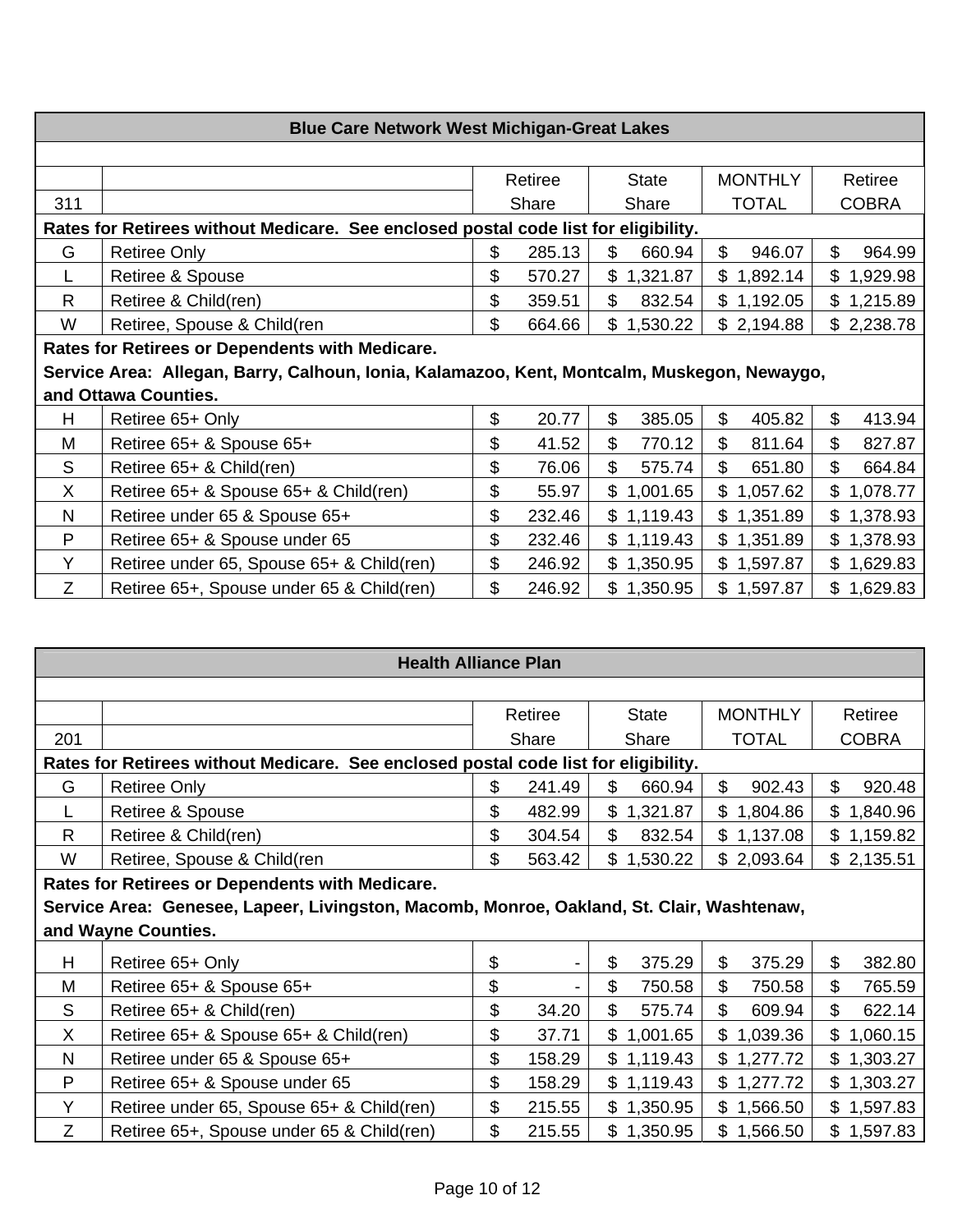|                                                                                     | <b>HealthPlus</b>                                                                       |    |         |                |                |              |  |  |  |  |  |
|-------------------------------------------------------------------------------------|-----------------------------------------------------------------------------------------|----|---------|----------------|----------------|--------------|--|--|--|--|--|
|                                                                                     |                                                                                         |    |         |                |                |              |  |  |  |  |  |
|                                                                                     |                                                                                         |    | Retiree | <b>State</b>   | <b>MONTHLY</b> | Retiree      |  |  |  |  |  |
| 622                                                                                 |                                                                                         |    | Share   | Share          | <b>TOTAL</b>   | <b>COBRA</b> |  |  |  |  |  |
| Rates for Retirees without Medicare. See enclosed postal code list for eligibility. |                                                                                         |    |         |                |                |              |  |  |  |  |  |
| G                                                                                   | <b>Retiree Only</b>                                                                     | \$ | 382.44  | \$<br>660.94   | \$1,043.38     | \$1,064.25   |  |  |  |  |  |
|                                                                                     | Retiree & Spouse                                                                        | \$ | 764.89  | \$<br>1,321.87 | \$2,086.76     | \$2,128.50   |  |  |  |  |  |
| $\mathsf{R}$                                                                        | Retiree & Child(ren)                                                                    | \$ | 482.12  | \$<br>832.54   | \$1,314.66     | \$1,340.95   |  |  |  |  |  |
| W                                                                                   | Retiree, Spouse & Child(ren                                                             | \$ | 890.42  | \$1,530.22     | \$2,420.64     | \$2,469.05   |  |  |  |  |  |
|                                                                                     | Rates for Retirees or Dependents with Medicare.                                         |    |         |                |                |              |  |  |  |  |  |
|                                                                                     | Service Area: Arenac, Bay, Genesee, Lapeer, Oakland, Saginaw, Shiawassee, St. Clair and |    |         |                |                |              |  |  |  |  |  |
| <b>Tuscola Counties.</b>                                                            |                                                                                         |    |         |                |                |              |  |  |  |  |  |
| H                                                                                   | Retiree 65+ Only                                                                        | \$ | -       | \$<br>380.23   | \$<br>380.23   | \$<br>387.83 |  |  |  |  |  |
| Μ                                                                                   | Retiree 65+ & Spouse 65+                                                                | \$ |         | \$<br>760.46   | \$<br>760.46   | \$<br>775.67 |  |  |  |  |  |
| S                                                                                   | Retiree 65+ & Child(ren)                                                                | \$ | 261.80  | \$<br>575.74   | \$<br>837.54   | \$<br>854.29 |  |  |  |  |  |
| X                                                                                   | Retiree 65+ & Spouse 65+ & Child(ren)                                                   | \$ | 216.12  | \$1,001.65     | \$<br>1,217.77 | \$1,242.13   |  |  |  |  |  |
| N                                                                                   | Retiree under 65 & Spouse 65+                                                           | \$ | 304.18  | \$1,119.43     | \$1,423.61     | \$1,452.08   |  |  |  |  |  |
| P                                                                                   | Retiree 65+ & Spouse under 65                                                           | \$ | 304.18  | \$1,119.43     | \$1,423.61     | \$1,452.08   |  |  |  |  |  |
| Y                                                                                   | Retiree under 65, Spouse 65+ & Child(ren)                                               | \$ | 282.81  | \$1,350.95     | \$1,633.76     | \$1,666.44   |  |  |  |  |  |
| Z                                                                                   | Retiree 65+, Spouse under 65 & Child(ren)                                               | \$ | 282.81  | \$1,350.95     | \$1,633.76     | \$1,666.44   |  |  |  |  |  |

| <b>PHP-Lansing</b>                                                                                  |                             |              |                |                |                |  |  |  |  |  |  |
|-----------------------------------------------------------------------------------------------------|-----------------------------|--------------|----------------|----------------|----------------|--|--|--|--|--|--|
|                                                                                                     |                             |              |                |                |                |  |  |  |  |  |  |
|                                                                                                     |                             | Retiree      | <b>State</b>   | <b>MONTHLY</b> | Retiree        |  |  |  |  |  |  |
| 878                                                                                                 |                             | Share        | Share          | <b>TOTAL</b>   | <b>COBRA</b>   |  |  |  |  |  |  |
| Rates for Retirees without Medicare. See enclosed postal code list for eligibility. This HMO is not |                             |              |                |                |                |  |  |  |  |  |  |
| available to retirees who are Medicare eligible or to retirees with Medicare-eligible dependents.   |                             |              |                |                |                |  |  |  |  |  |  |
| G                                                                                                   | <b>Retiree Only</b>         | 294.18<br>\$ | 660.94<br>\$   | \$<br>955.12   | 974.22         |  |  |  |  |  |  |
|                                                                                                     | <b>Retiree &amp; Spouse</b> | \$<br>588.37 | \$<br>1,321.87 | \$1,910.24     | 1,948.44<br>\$ |  |  |  |  |  |  |
| R                                                                                                   | Retiree & Child(ren)        | \$<br>370.54 | \$<br>832.54   | \$1,203.08     | \$1,227.14     |  |  |  |  |  |  |
| W                                                                                                   | Retiree, Spouse & Child(ren | \$<br>681.17 | 1,530.22<br>\$ | \$2,211.39     | \$2,255.62     |  |  |  |  |  |  |

| <b>Priority West</b>                                                                |                             |       |        |                |                          |              |  |  |  |
|-------------------------------------------------------------------------------------|-----------------------------|-------|--------|----------------|--------------------------|--------------|--|--|--|
| <b>MONTHLY</b><br>Retiree<br>Retiree<br><b>State</b>                                |                             |       |        |                |                          |              |  |  |  |
| 555                                                                                 |                             | Share |        | Share          | <b>TOTAL</b>             | <b>COBRA</b> |  |  |  |
| Rates for Retirees without Medicare. See enclosed postal code list for eligibility. |                             |       |        |                |                          |              |  |  |  |
| G                                                                                   | <b>Retiree Only</b>         | \$    | 239.41 | \$<br>660.94   | \$<br>900.35             | 918.36<br>S. |  |  |  |
|                                                                                     | Retiree & Spouse            | \$    | 476.99 | \$<br>1,321.87 | 1,798.86<br>\$           | \$1,834.84   |  |  |  |
| R                                                                                   | Retiree & Child(ren)        | \$    | 300.72 | \$<br>832.54   | 1,133.26<br>$\mathbb{S}$ | \$1,155.93   |  |  |  |
| W                                                                                   | Retiree, Spouse & Child(ren | \$    | 556.44 | 1,530.22<br>S  | 2,086.66<br>\$           | \$2,128.39   |  |  |  |